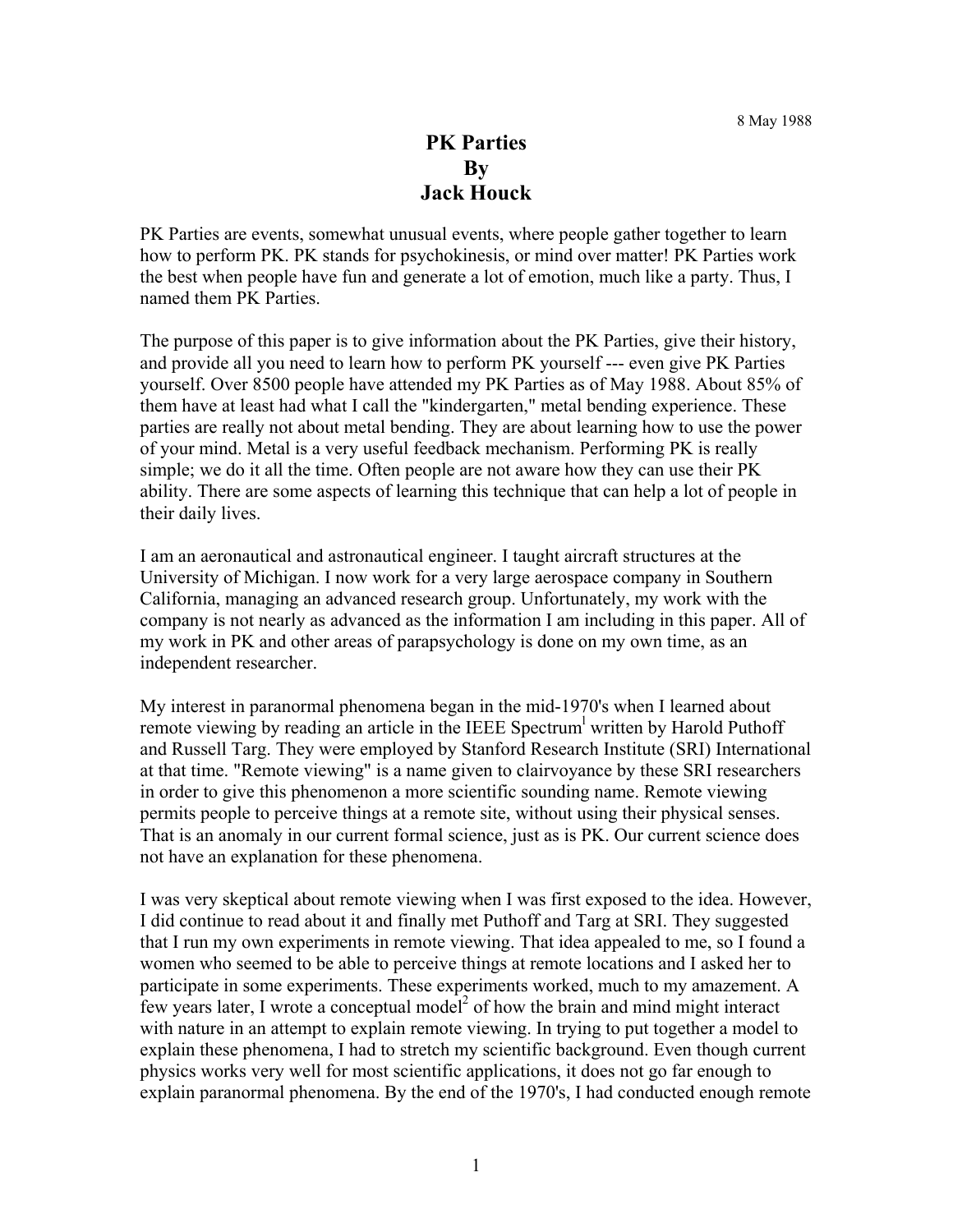viewing experiments until I personally was convinced that that phenomenon was real. I wrote this model and was challenged to test it. I accepted that challenge as the standard scientific approach wherein people postulate a model, test its predictions, and if it doesn't work, fix it.

I had heard of some PK experimental results that had suggested time shifts, much like the time shifts that I had noted in the remote viewing data. In remote viewing, when a person sends his mind out to a remote place, he does not necessarily get the information from that remote place at the current, what we call, time. Sometimes people get information from another time, like four, or even forty years ago. That is a real problem to understand --- where is that information stored? In part of my model I suggest that when you send your mind out to a point in space, the mind sweeps in time. I recognize that there are a lot of other models about time. As an engineer, it is very difficult to throw out time. Learning how the mind accesses stored information from some other time, which can sometimes be in the future, is a real important accomplishment. What I found was that the mind seems to lock onto the time of a peak emotional event at that remote place. One time I had a remote viewer go to the latitude and longitude coordinates where there was a sunken ship. There it was, sitting with half of it above the ocean, rusting with lots of seagulls sitting on it. The remote viewer described a scene that had a lot of excitement -- people running around, explosions occurring, and generally a lot of panic --- while the ship was sinking. That, of course, was the peak emotional event at that point in space. I used to say that if you want some paranormal phenomenon to happen at the current time, then you deliberately create a peak emotional event. In remote viewing, viewers use meditation techniques, while being very quiet, to remove the mental noise. At PK Parties we do just the opposite. We create as much noise and as much excitement as we possibly can, and hope that this becomes the biggest peak emotional event that has ever occurred at that place at anytime. In effect, all the people in the group have their minds lock onto the present time, and we get the paranormal events happening consistently.

To test this idea, in January 1981, I decided to have a party wherein people could learn how to perform psychokinesis. Severin Dahlen, a metallurgist, came into my office a week before the first PK Party and said that he knew how to teach people to bend metal with their minds. He had been working with children at the University of California - Irvine. They had a little boy who could stare at a key and burn a hole through it. Since I was about to have this PK Party, I asked Severin if he would help at the party by giving the metal bending instructions. The instructions he gave at that first PK Party are identical to those still given at PK Parties.

I gathered 21 people in my home in Huntington Beach, California. Basically, half of them were people I met through the remote viewing research who were interested in psychic types of things. The other half were members of a tennis club I belong to, and they didn't know much about using their minds. I had stopped at the Sears Company hardware department on the way home that night and purchased a 5/ 16" steel rod that I could not bend with all my strength. I said to myself, "Boy, if that gets bent, I will be impressed."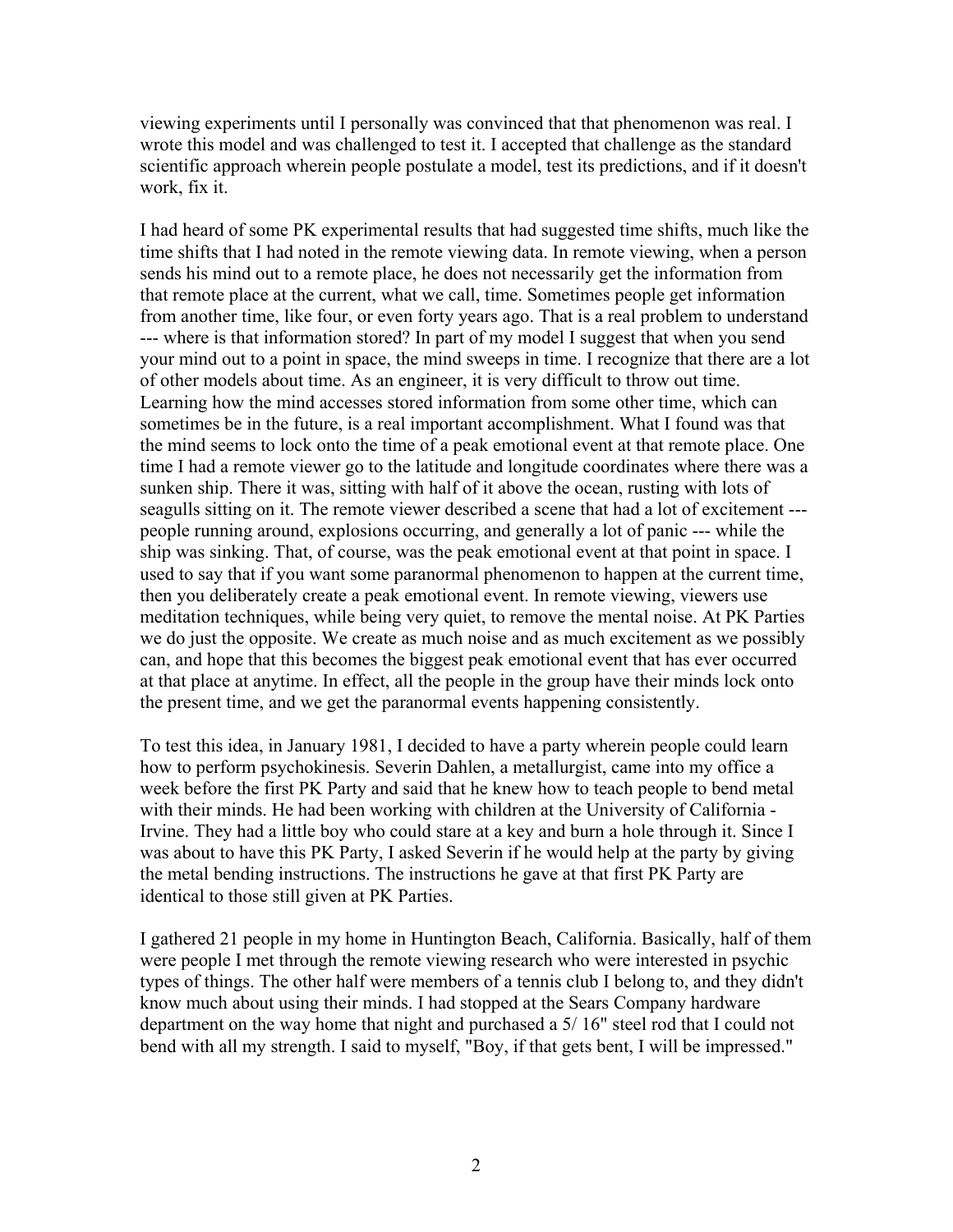At the first PK Party, we were sitting in a circle and I had passed out my grandparents antique silverware --- it has all been dedicated to science now. There was a lot of giggling and laughter because I do not think people believed that this was really going to happen. I don't think that I thought it was going to happen either. However, I was testing this conceptual model and had to follow through with the experiment. All of a sudden a fourteen-year-old boy had the fork he was holding begin to have the head slowly fall over. He started screaming and yelling; he jumped up out of his chair. That got everyone's attention so that everyone in the room saw the fork bending over. As I looked around the room, everyone's eyes were huge as they stared at this boy's fork. I like to call this an instant, belief system change. All of a sudden, other people found that the silverware they were holding became soft in their hands. They later described it as if the metal became a little warm and felt like putty in their hands. It seems to lose its structure for a few seconds. The metal stays soft for between five and thirty seconds. Here they were, finding what is normally nice hard silverware becoming soft and structureless in their hands. Most of the people in the room then began to wildly bend up the silverware. They were screaming and yelling, and this was a real peak emotional event occurring in my living room. In the middle of all this pandemonium I reached back to my dining room table and grabbed the big steel rod, handed it to the fourteen-year-old boy and said, "Bend this!!" He looked at me and said "I can't do that." Then I said "Don't ever say can't --- that is like putting a block in your mind." He agreed to try and started rubbing his hand up and down the steel rod. After about five minutes I again heard him yelling. He was jumping up and down in the middle of the living room. With no more force than simply moving his hands while holding the rod over his head, he bent that rod into a 270 degree turn. The next day I rushed over to the Sears store and bought all the rest of the rods that size in their bin and took them into the laboratory. We had the head metallurgist try to physically bend one of the similar rods. He was a big man, about 200 lbs. He was not able to bend the rod until he finally bent it over his knee, using all his might --- red faced and all. Seeing the difference between the young man doing it with no apparent effort at the PK Party, and the big metallurgist using a tremendous effort to bend it physically, really impressed me.

There were only two people at the first PK Party who did not achieve what I now call "kindergarten bending." One was a lady who had told a friend of hers that she did not see any sense in bending silverware. It was as if she put up a mental block. The other person who did not bend was so busy analyzing what was going on that he didn't succeed either. When we do kindergarten bending at the PK Parties, what we are really looking for is to find the moment when the metal gets soft and loses its structure in your hands. You may feel heat coming out of the metal. It often feels like it changes consistency. When you feel the moment that it gets soft, you push on it a little. I named this process "warm forming." I use that term to make it sound more scientific, as Puthoff and Targ called clairvoyance "remote viewing." I call this warm forming because when the silverware feels a little warm, you form it. In kindergarten, you use two hands and apply about one tenth the pressure necessary to bend the silverware physically. Almost everyone can bend silverware physically. However, in kindergarten metal bending we are using both hands, so that you will learn to find the time when the metal loses its structure, gets soft, and becomes a little warm. Then you will be aware of the difference between what it takes to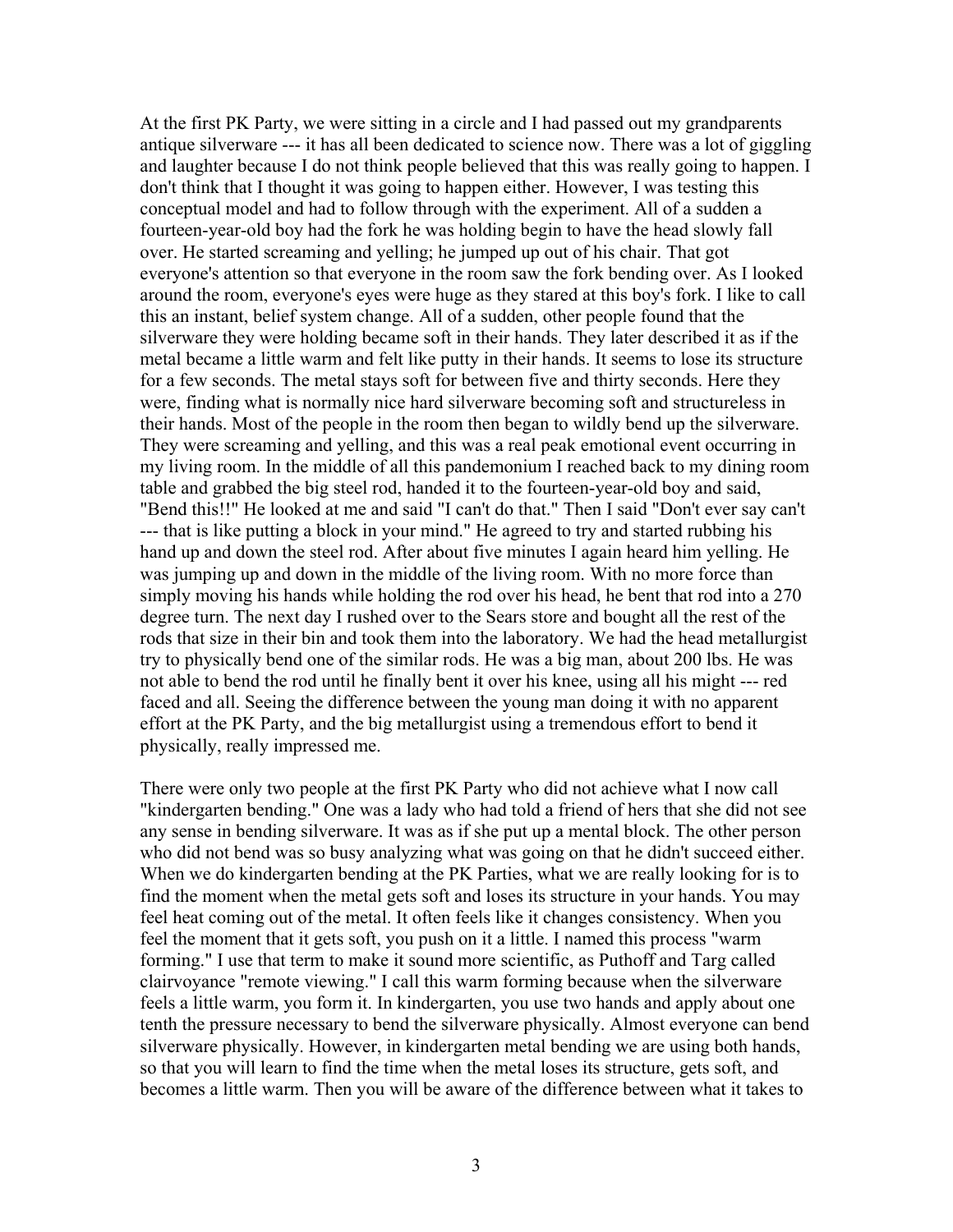bend the metal physically and with PK. After we do kindergarten bending, we move into "high school" bending where we do things beyond physical strength.

At the beginning of PK Parties I always talk about the history of PK Parties and show examples of bent up flatware and silverware. Many forks are mangled beyond recognition, with the tines twisted all around. Spoons are also shown that have their handles twisted around many times. Some people like to call this stuff "psychic artwork." It is not really good for much except that some find that putting it on their desk at work gives their boss a new perception of what they can do; or putting it on your mantle creates many hours of discussion; or it may be made into wind chimes. If you are into the healing arts, it is useful to put some of this bent up silverware around where you do the healing because people come in, see the bent silverware, and ask about it. This gives you an opportunity to talk about PK --- mind over matter, and their belief that you might be able to help heal them begins to grow. This then makes it much easier to help them be healed. Obviously, if you can bend metal, you should be able to heal bones, skin, etc. Kindergarten PK is always fun because it lets you go home with a bunch of pieces of bent up trophies.

Kindergarten is where we all start at the PK Parties. Sometimes people bring ridiculous things to the party like crow bars, heavy chains, etc. They are really into challenging and fundamentally are not interested in experiencing the phenomena themselves. I insist that we all start with kindergarten because once you feel the moment when the metal gets soft in your own hands, then you are aware that you did it. I really want to teach people how to do it. I am not into demonstrating. At the parties everyone gets to see plenty of people bending metal. Once you learn how to do this, then achieving goals and doing other important things in your life is much easier. PK can even be used for the little things. Once a lady wrote that she was able to bend a curtain rod into the correct shape for her room. Another man called to say that he had taken a nut off a bolt from the bottom of his car with his hand after he remembered the PK --- he had broken all his normal tools on that nut before remembering.

When you are bending the kindergarten silverware, if you were simply to bend it over, the head of the fork or spoon would stop when it hits the handle. To go on and wrap the head around the handle many times, you need to pull the head off to the side so that it misses the handle as you form it. It only stays soft for between 5 and 30 seconds, so it is important to really go at it for the few seconds that the metal is soft and has lost its structure. Also, you will feel the metal "freeze" or reharden. The grain boundaries resolidify and the result is that the soft metal abruptly gets hard again --- and you are aware that you have successfully PKed it. Sometimes, while you are doing kindergarten bending, you find that there is some guy looking over your shoulder saying, "AH, you are just bending it physically." That really doesn't help you at all. So I suggest using a little technique that I developed to shut down the interference from the skeptics. You simply get a big smile on your face, look at the skeptic, and shout "**SHUT UP**!" I really don't want the skeptics to get in the way. I want you to learn how to do the PK and have lots of fun in the process.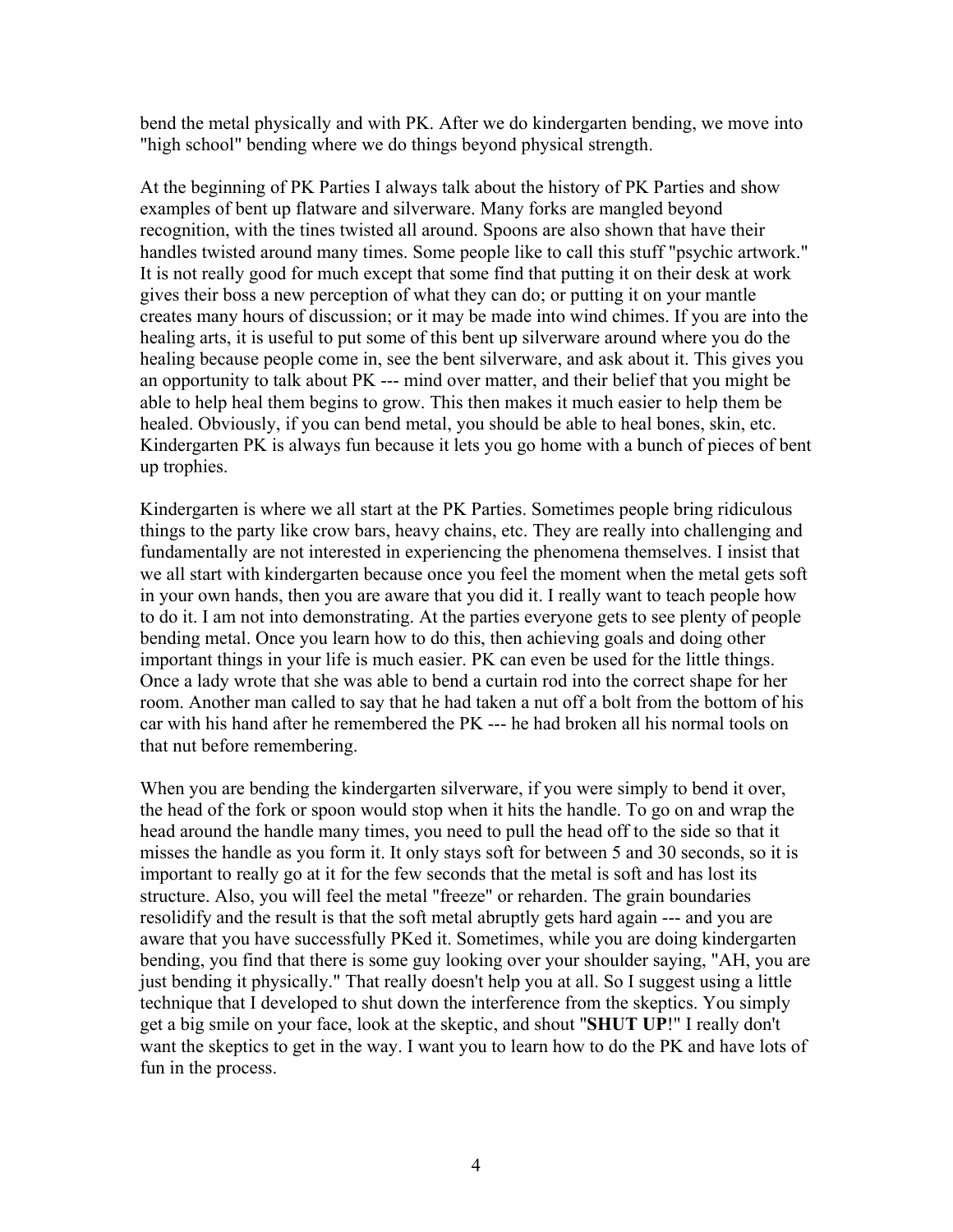High school bending is when you bend something that is not possible with normal physical strength. People who graduate from high school bending earn a "Certified Warm Former" badge at my PK Parties. I used to give people a certified warm former badge after they graduated from kindergarten bending, but I found myself punching out so many badges that I changed the requirement to get the badge after graduating from "high school" bending. At the conventions where I give PK Parties, it is always fun to see the people wearing their badges the day after the party while carrying around their bent up silverware and the more significantly bent material.

During my PK Party lecture I always show examples of high school bending. These are metal rods, typically 3/8" extruded aluminum rods, that have been formed into odd shapes, and steel rods, up to a half inch, that have been bent. Small ladies can bend the 1/2" rods. I even have some old fashioned hacksaw blades that have been formed into spirals. Usually, if too much physical force is applied to the old fashioned hacksaw blades, they break in multiple pieces because they are so brittle. At the PK Parties the hacksaw blades become pliable, annealed, in a similar process to when the silverware gets soft. I think that the dislocations in the grain boundaries of the metal act as transducers to some unknown form of energy. The mind establishes a link between this energy source and energy is dumped into the grain boundaries. The energy has nowhere to go so it turns into heat. This is the same process that happens with known energy that gets dumped inside of another material as with neutrons, x-rays, and microwaves. This heat melts the grain boundaries, and the metal feels like it has lost its structure because the grains inside the metal slip with respect to each other. The heat is transferred away from the grain boundaries by normal conduction, and eventually the "freezing" point of the metal is reached and the metal becomes hard again. The reason that the metal only feels warm is that the grain boundaries are very small compared to the size of the grains in the metal. The thermal conductivity of the metal also plays a role in that stainless steel has a very low thermal conductivity, which allows a metal bender to have more time to find the moment when the metal is soft. Metals like copper and silver have very high thermal conductivity and it is hard to find the moment when they become soft. Instead, that metal becomes very hot, and as people continue to PK it, the overall temperature of the metal increases until the people have to drop the metal or get burned. Sometimes so much energy gets dumped into the grain boundaries that the metal first melts, turns to liquid, and then turns to gas. When this occurs inside the metal, it can blow the metal apart and sometimes a PK metal bend is accompanied with a loud "pop." Some studies have shown that material is missing after being PKed<sup>3</sup>. If it had turned to gas and escaped in that form, then this is a possible explanation. If metal has some prestress in it and it is placed in an oven, the metal will curl up in order to relieve the stress. Metallurgists call this creep. Similarly, if the grain boundaries are temporarily softened using PK and the metal has some prestress in it, then the metal will change shape in order to relieve that stress and appear to bend spontaneously.

We have run experiments<sup>4</sup> where we have put hacksaw blades in the middle of a PK Party where the only people who knew that they were there were Severin Dahlen and myself. There was a control hacksaw blade at another home which came from the same package. All the blades were tested for their hardness before several PK Parties. The ones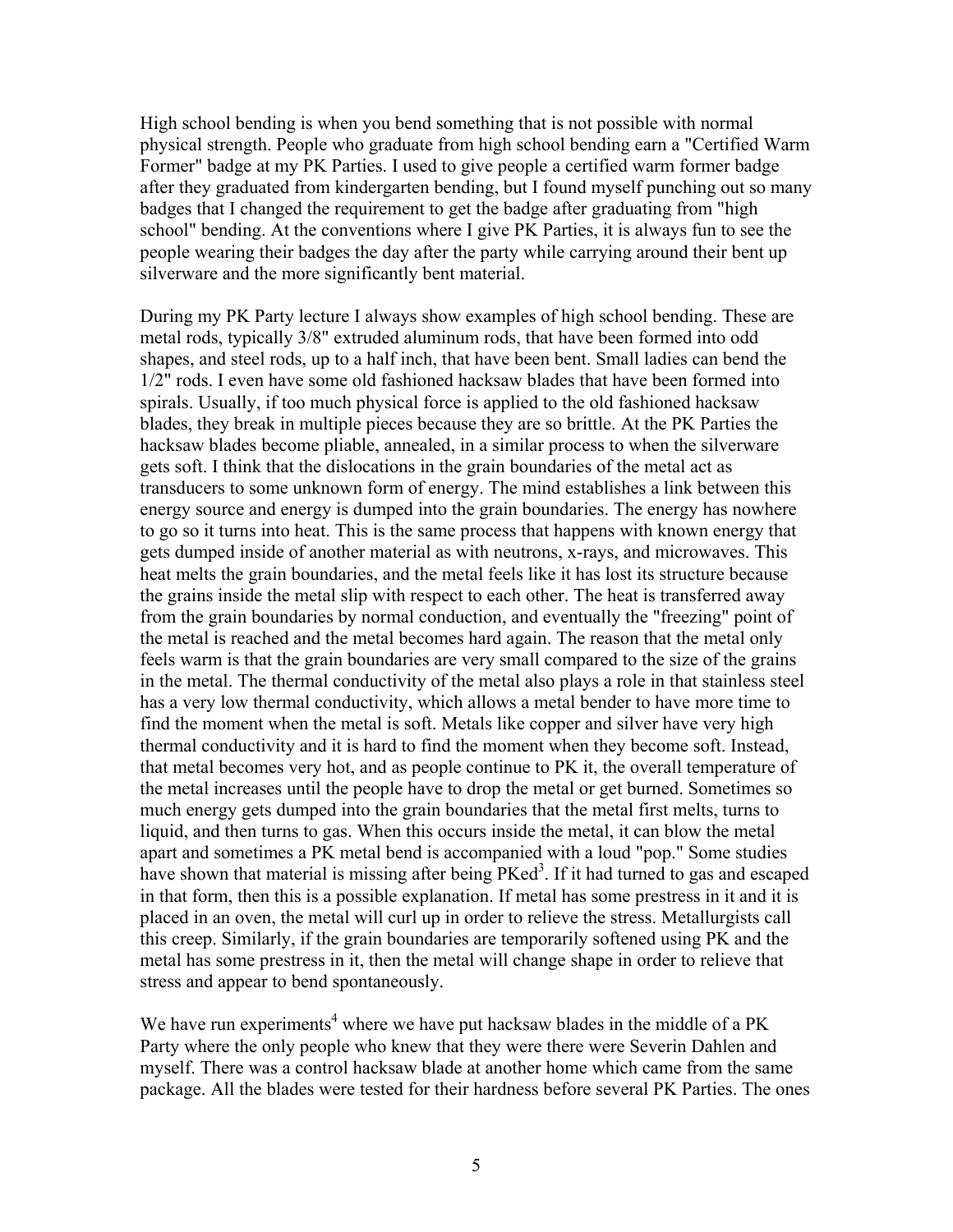exposed in the PK Parties continued to get softer and the control never changed hardness. We think the annealing of these hacksaw blades occurred as a result of a field effect that was generated within the circle of people during their PK metal bending efforts. These hacksaw blades went from their super hardened state to a hardness level of annealed steel after exposure to four PK Parties. That was a significant experiment.

You can imagine large groups getting together to do significant things. I don't tell the jail population about this. However, if ever the day comes that the convicts do begin to bend the bars, we have developed a method for manufacturing jail bars that are PK proof. One of the things we do in high school bending is buckle the bowls of silver plated spoons. These spoon bowls are part of a shell structure which makes them very difficult to buckle with physical force. I originally took a bunch of these spoons down to my tennis club and had some of the big jocks try to buckle the bowls. Not one buckled. That was when I was convinced that this is a difficult task to perform physically. However, at the PK Parties, a lot of people buckle the silver plated spoon bowls. This feat earns people a "Certified Warm Former" badge at my PK Parties.

At many PK Parties, I have people sprout seeds in their hands. Once you have learned how to do the metal, you can sprout the seeds. It is a very similar process. Instead of using the command "bend," you use the command "sprout." I often use soy bean seeds and put them in water at the beginning of the party so that they have absorbed some moisture by the time people attempt to sprout them.

Graduate school is where people hold the bottom of the handles of two dinner forks, one in each hand. You do not have to be a graduate of kindergarten to go to metal bending graduate school. It is best to start with forks that are perfectly normal, no twists, no uneven spacing between the tines; in other words, they look just like they were when brand new. This way you will be aware at the end of graduate school if they bent by themselves, spontaneously. Do not use the other hand to bend them in graduate school. The hope is that the forks have some stress put into them at the time of manufacture, and that when this is relieved the forks will bend by themselves. In graduate school we hold these forks, one in each hand, and command them to bend. It's kind of silly sitting around shouting at the forks. Often they bend. One time at a PK Party in downtown Los Angeles, there was a man staring intently at the fork in his right hand. From across the room, I saw the fork in his left hand bend over. He didn't see it. So I went over to him and said, "Did you see the fork in your left hand?" He turned his head to look at it and said, "Wow, how did that happen?" As he said that, the fork in his right hand bent over. He was really upset because he didn't get to see either one of them bend spontaneously. But the rest of us did. It is really convincing when you see the forks bend spontaneously. About 10% of the people who have attended PK Parties have reported that at least one of their graduate school forks has bent spontaneously. Many bend over so significantly that it is very obvious to the naked eye. It is like releasing a thought form. The thoughts cannot work to accomplish what you want when you hold onto them. But if you release a powerful thought form, then its information can set up the mind links to accomplish the goal --- in this case, transfer energy from some other dimension into the grain boundaries of the metal to help it bend.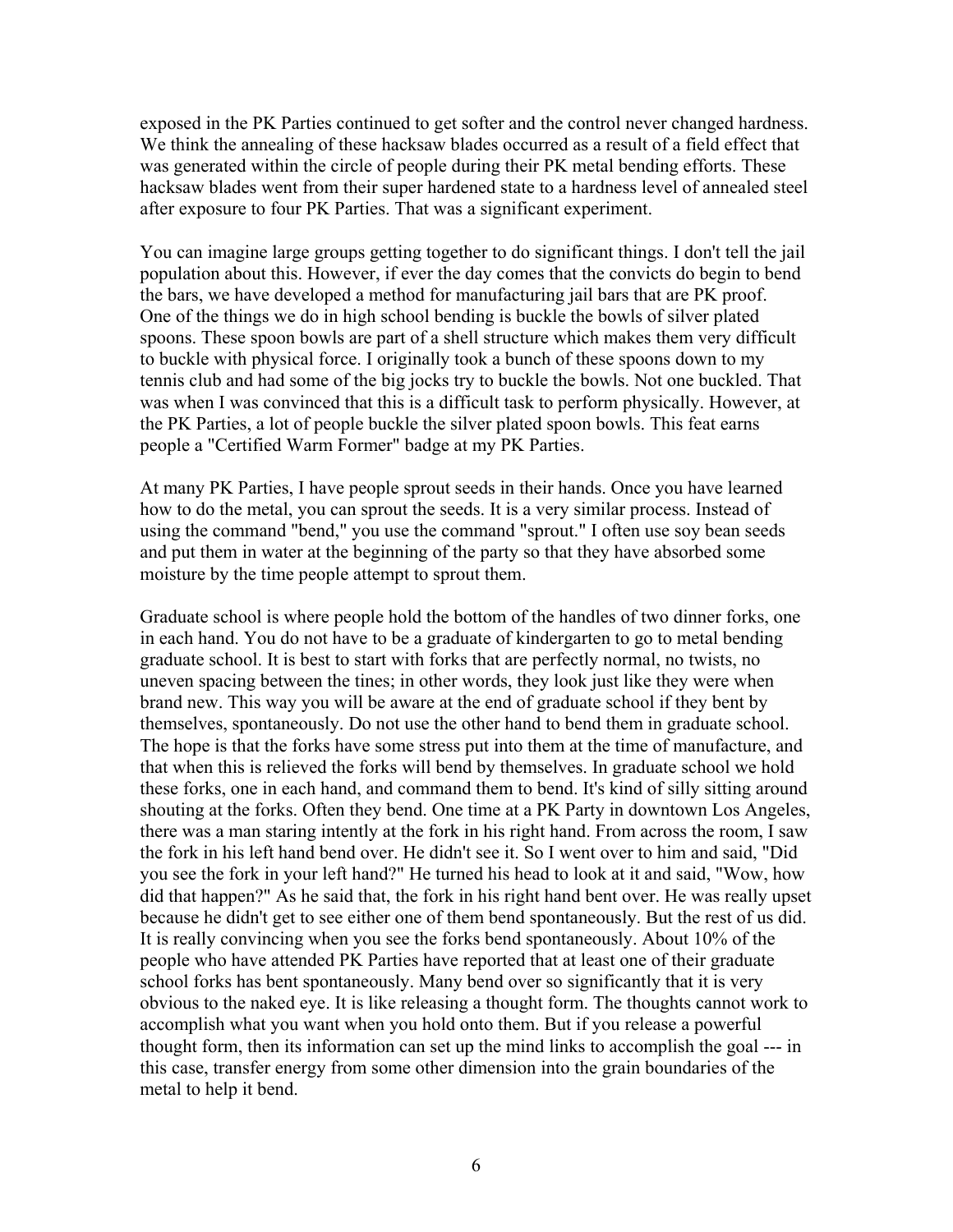The technique for metal bending, or any other form of PK for that matter, has three simple steps. First, you connect your mind to what you want to affect by simply thinking about it. Just before I give you the final instructions, I will give you a specific technique for how to do this. There are many other techniques --- and they all work. You certainly are welcome to try other techniques on your own. At PK Parties, I like people to use my technique. We do this connecting between our mind and other things in our society all the time. In remote viewing, we teach people to send their minds out to remote places. For metal bending, we send our mind to the object or goal that we want to affect. When holding the metal, it is real easy to be aware where the object is located. It's hard to miss. In remote PK, the biggest challenge is to get the mind to connect with what the people want to affect. At least in the PK Parties I have people hold the metal so that they get a good mind connection.

The second step is what I call the command. If you imagine your mind connecting to the object, then we simply send this command over that mind link. The command step is something we all do. During a PK Party we shout at the metal. We do this to make the goal clear to our minds. You do not really need to shout. However, I like to do that as a way of getting a group all working together and, if you will, to start getting the peak emotional event. Get the energy going. People get excited. Everyone together shouting at the metal is not only fun, it works. I, personally, had a very hard time shouting at the metal in the early days of the PK Parties because it just wasn't scientific and it is like assigning some consciousness to the metal. Tough idea to accept with our current understanding of physics. However, at the PK Parties, we just let go of our inhibitions and everyone shouts the command "BEND" at the metal. It is really the goal that we want that we are using as the command. It is easy to act silly when you don't know everyone at the party. My next to the worst PK Party was for a group of nine Ph.D. physicists and their families at Los Alamos. All the wives and children bent silverware, but none of the physicists bent. It wasn't that they were physicists because many physicists have been to PK Parties and bent. But these scientists all worked together in a very closed environment and, in a sense, their subconsciouses would not allow them to deviate from the norm. The same phenomenon sometimes occurs between spouses at PK Parties. They are so linked and patterns established at the subconscious level that they do not allow each other to learn this new skill. For this reason, I suggest spouses not sit next to each other at PK Parties.

The third step is what I call "letting go." Releasing. This is something that is not really taught in our society. At the PK Parties, many people learn this step. Sometimes people think that metal bending takes a lot of concentration, and that is not true. It takes a little bit of concentration, and then the command, and then letting go, letting it happen, releasing the thought. The reason I create lots of pandemonium during the PK Parties -- people shouting and screaming, people jumping up and down, wildly bending their silverware --- is to divert their attention --- distract them. When people are sitting there wondering why their fork or spoon is not bending, and they hear others shouting and celebrating, they look over to see what is happening, and that causes them to let go! The best thing you can do to help others bend using PK is to distract them by being silly and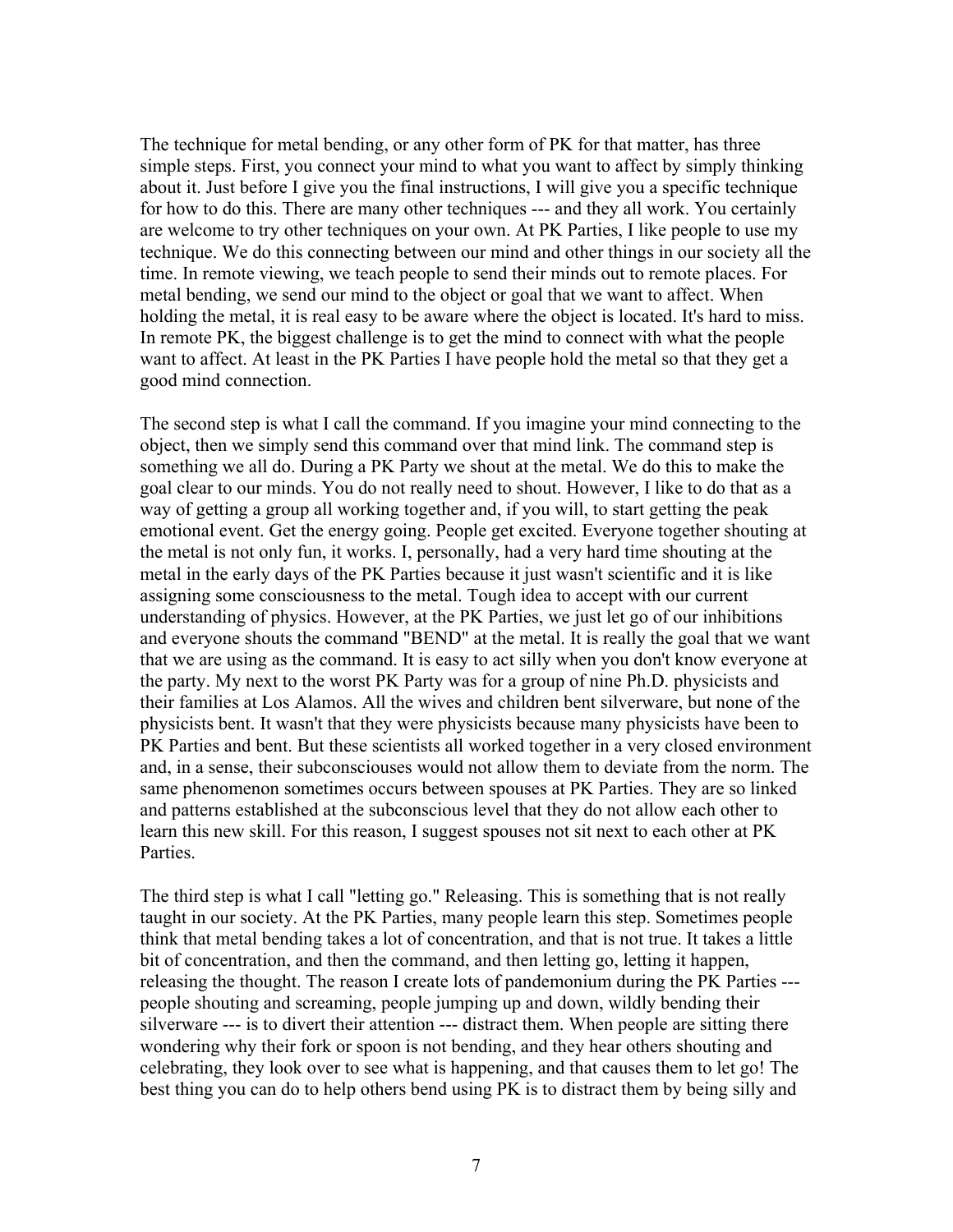loud. I have seen so much PK happen when people finally let go or are distracted -- that's when it happens. This same technique can be used for healing yourself and others with PK --- mind over matter.

At the end of my lectures at the PK Parties I always say, "If it is not good enough to learn that you can do almost anything, then I have two bonuses for coming to a PK Party." The first one is a stock market tip. PK Parties have become so popular all over the world that literally millions of people are learning to bend metal. Eldon Byrd went to Japan to put a PK Party on for national Japanese television. He gave the PK Party over the airways where the people at home could participate. They had TV cameras placed all over Tokyo and told the people to bring the things they bent out to the street so they could be photographed. The TV station estimated that between 6 and 20 million people came running out into the streets with bent up metal and chop sticks. It was wild. Certainly in Orange County, California, I think I have bought up all the old used silverware and flatware. The bonus stock market tip is to buy stock in silverware companies.

The other bonus is that I teach people at the PK Parties how to use a dowser. A dowser is a very sensitive instrument that allows an individual to access remote information without being consciously aware of the information. It is usually some type of stick, rod, or pendulum that has something on the end that can easily move and respond to the slightest movement. A necklace or a fine string with a weight on the end can be used as a pendulum. The mind goes out and gets the information, brings it into the brain and into, what we call, the unconscious. The brain sends signals to the muscles in the arm, and those signals are carried to the muscles by the autonomic nervous system. The muscles in the arm twitch and this sensitive pendulum or dowsing rod moves. You can ask it to show you "yes." It will then move in some pattern. Mine usually goes clockwise. You can then ask it to show you "no," and it will usually move in the opposite direction. Once you have established a direction for yes and no, then you can use it to test the silverware to see "if it is willing to bend for you today." You simply touch the pendulum to a piece of silverware and then ask it, "Are you willing to bend for me today?" If it says yes, then you have a good subconscious connection with it, and it probably will get mangled up into a trophy for you when you do the metal bending. If it says no, then get another piece of stainless flatware for your first metal bending experience. It may seem silly to do this, but it works.

Metal bending works best in a group, as in a party of 15 or more people, especially for your first attempt. I estimate that about 50% of the people who are successful at the PK Parties can bend after the party. With practice, you can learn how to do it at anytime without the group.

We try to create a peak emotional event at a PK Party. The bigger this peak emotional event, the better the results. When I am in different parts of the United States, I say "It's OK to do these things in California." Usually the people can relate to doing weird things in California, so I have them pretend that they are in California for the PK Party. It is important to act silly and have fun during the party.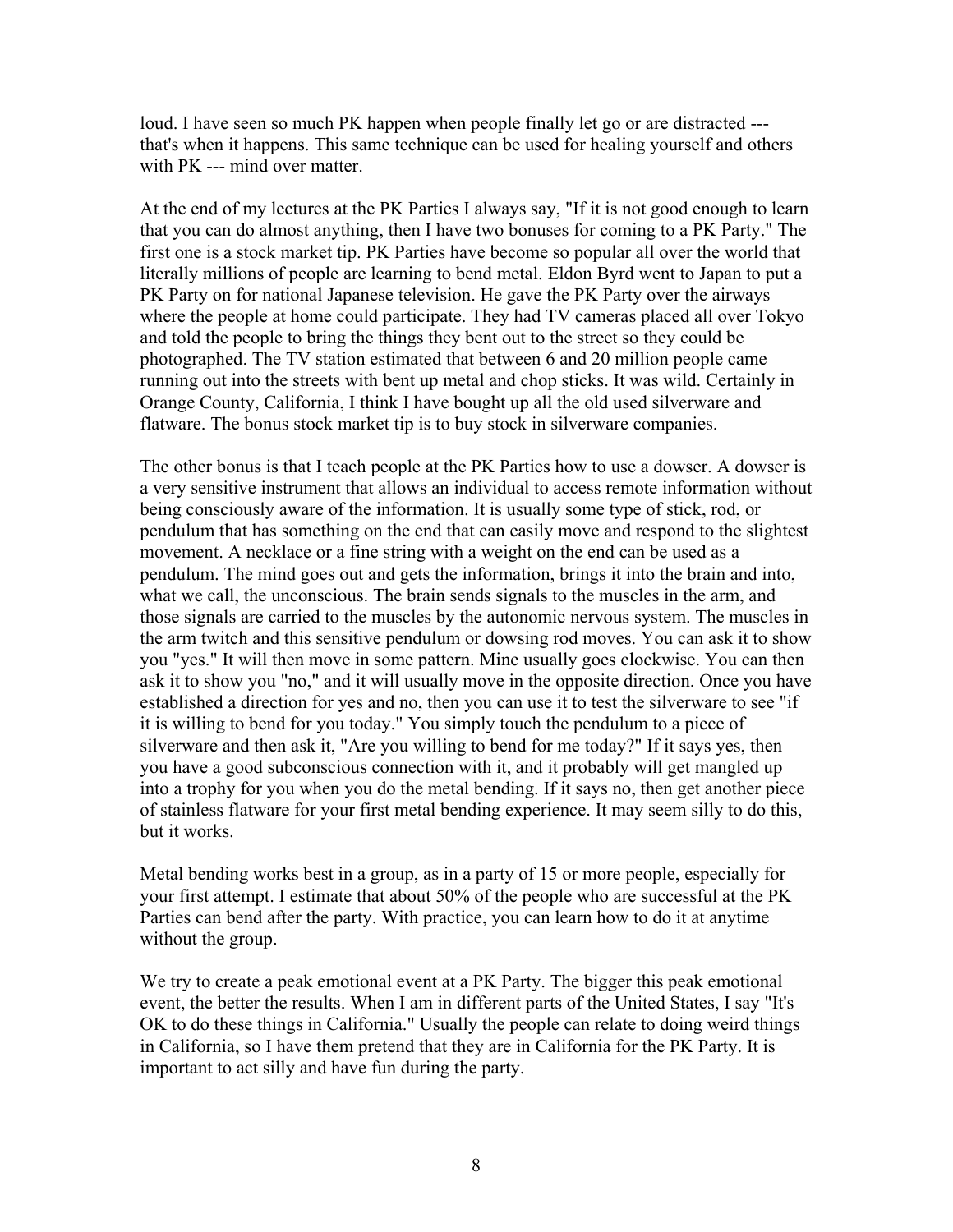The PK Party is not really about bending metal, but allows you to experience things which you may not have believed possible, which in turn should help you reduce some of the artificial limits placed on your life. At the end of the PK Party I always take a picture of people with their bent up forks and spoons, and later send it to them so they will have a record of how happy they looked after the party with all of their bent material.

Essentially, we use metal as the feedback mechanism for when you are achieving PK and it is important to use silverware that is "approved" for bending --- not some of the treasured family silverware. Some people have a big attachment to silverware and they may not be interested in bending silverware. They are usually the ones who ask me if it can be bent back. I suggest they put their reservations off to the next day and have some fun with old flatware that people have brought to be bent --- create some wild looking, mangled forks and spoons as artwork.

At the parties I deliberately break the pattern of people listening to a lecture. People move around, talk and work with others during the bending part of the party. They have a lot of fun and create as much excitement and pandemonium as possible. In fact, the PK Parties break a lot of patterns. All people can learn the simple steps for applying PK. Once someone experiences the metal bending, or sometimes by just seeing someone else's fork or spoon bend spontaneously, a "belief switch" occurs in them which can be useful in opening up their belief that other things might also be possible.

Get a group of people together, have lots of old silverware and stainless flatware available, typically four or five pieces per person. Have as many children over the age of five as possible. Younger than five, they tend to cry with all the shouting. Ask everyone to be willing to be real silly and, especially when they are bending the silverware, have them yell and scream so that others can see them --- many just naturally display a lot of emotion because having the PK experience is "different" and fun. You will be certain that PK works when you feel the fork or spoon that you are holding lose its structure, become warm and soft in your hands, at which time you can form it into any shape you wish.

I have the people sit in a circle, often on the floor all around me, as I stand in the middle to give the final instructions. Give the instructions and you can have your own PK Party. The instructions I give are: "Get a point of concentration in your head. Focus it to a point. Then grab it, bring it down through your head, neck, shoulder, arm, hand, and put it into the silverware where you want it to bend." Then on the count of three, I have everyone shout the command "BEND" three times. Then I say "release it." This means letting go of the "thought form." Then people can test the silverware to feel when it becomes soft and pliable. After people have bent four or five pieces of stainless flatware in kindergarten bending, then have them try to buckle the bowl of silver-plated spoons. Do not use knives because they sometimes break and cut people. Similarly, glass and graphite pencils tend to explode, which are not good for your safety. Plastic utensils are great for children because they are cheap and can be used for the after PK Party urge to keep bending things. Once a lady had buckled five spoon bowls in a row, but complained about not being able to bend the plastic utensils. I simply told her that if she thought of a radio dial, bending metal was over on the left side, and to bend the plastic all she had to do was